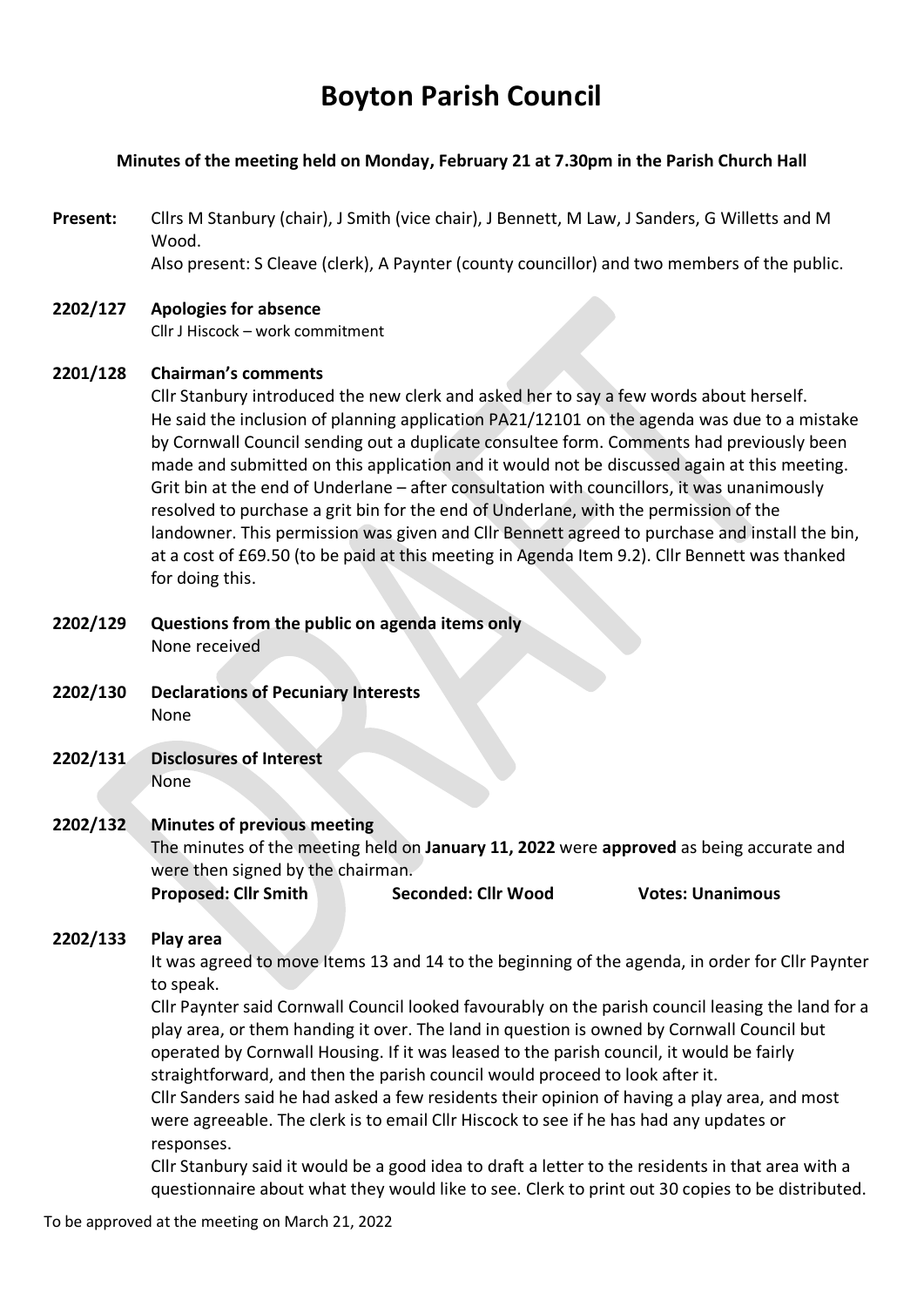Cllr Paynter to check with Cornwall Council about any legal costs. He said the neighbouring landowner was agreeable to giving some land if needed, although the land in question may be large enough. He advised the council to think about costings of equipment. He said asking children in the parish what they wanted would be a good thing. Mentioned the play area at North Petherwin which gets a lot of use. Clerk to speak to North Petherwin clerk about how their area was funded and also look into what funding is available.

Cllr Law said the play area at St Giles uses items like telegraph poles for the swings. He said the area was well used and was maintained, insured and looked after by the village.

The council is in a position with reserves and CIL money to put together a play area for the children as a Platinum Jubilee project.

# **2022/134 Community Network Highways Scheme**

Councillors discussed possible expressions of interest for the scheme. Cllr Smith suggested potholes in the parish. She had measured them, with some 36 yards long and 7in deep. Lots of vehicles passed while she was measuring them, and many had to go off the road. These could cause potential damage to vehicles and in the dark or if it has been raising, drivers cannot see them. She asked if this was maintenance or a project. Cllr Smith said there needed to be defined passing places.

Cllr Stanbury said the expression of interest could be potholes, passing places and widening from Hornacott Chapel to Westcott Cross.

Cllr Paynter said there was £34,000 available, between all parishes. He hoped this would be one scheme for each parish, but the money available would not deliver a large project anywhere.

Cllr Stanbury said the need for a passing place is important due to the number of vehicles using the road. It is a safety issue.

Clerk to fill out form and return by the closing date of February 28, including details, measurements of the potholes, maps and photographs.

#### **2022/135 Planning**

#### **a: Applications**

**PA21/12323** Recladding of existing agricultural building to replace Yorkshire boarding with box profile steel sheeting – Higher Silverlands Farm, Boyton Bridge

Councillors queried why this was brought to council. The alterations would look better, last longer and be waterproof. It was noted that as the building was in a good state of repair, why would it need cladding? Councillors noted that the colour was not mentioned, but to conform with sheds and properties in the area, a request for green was made. Councillors resolved to support the application.

**Proposed: Cllr Bennett Seconded: Cllr Wood Voted: Unanimous** 

#### **b: Decisions**

Planning decisions were noted:

**PA21/03337/PREAPP** Pre application advice for full renovation of the Grade II listed cottage at Talastone Gardens (this consists of a 2/3 bedroom cob walled cottage with thatch roof, also a rear addition of mixed construction along with two single storey additions to the west elevation, best described as conservatories) – Talastone Gardens, North Beer Lane, Boyton – CLOSED, ADVICE GIVEN

**c. Other** 

None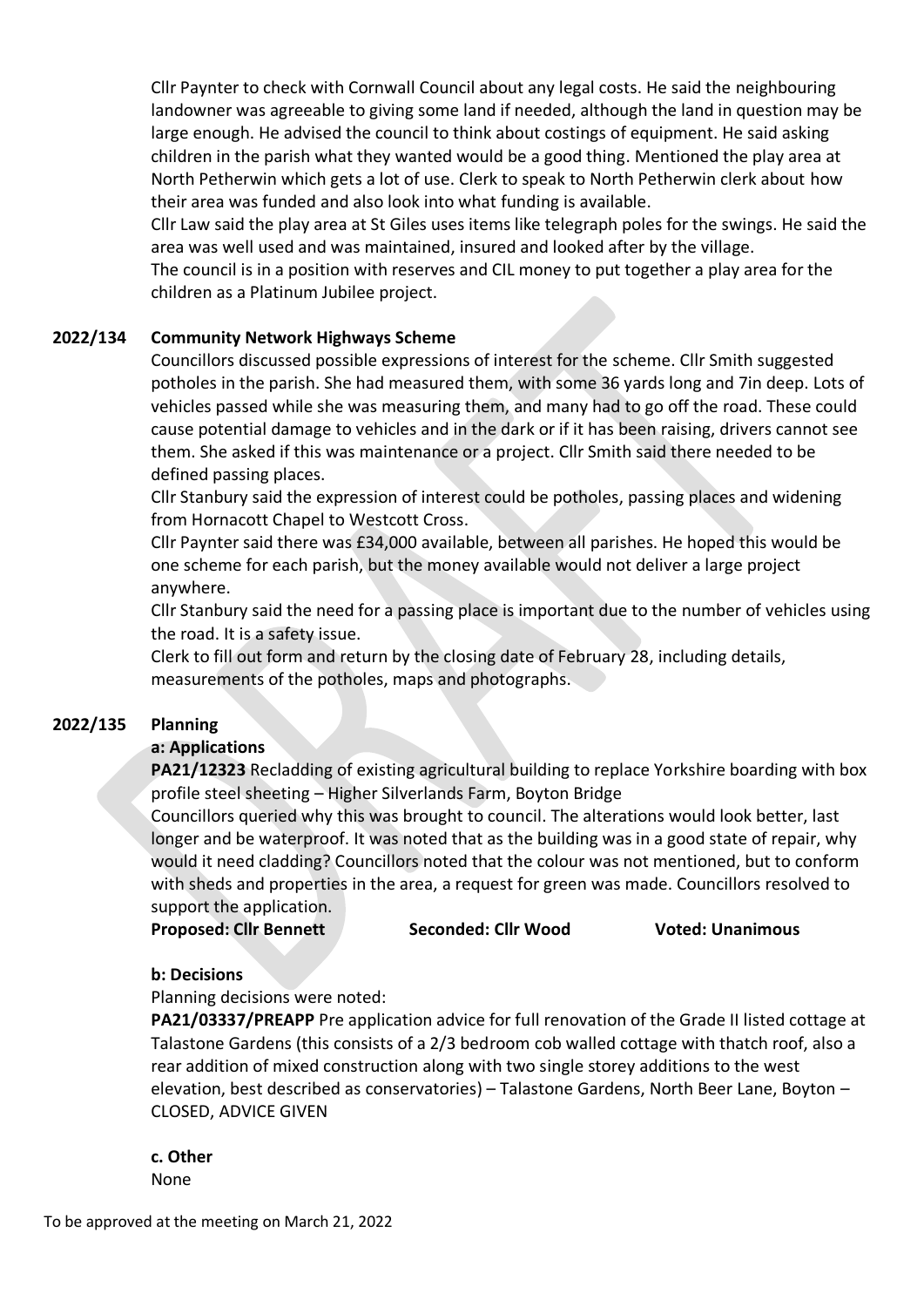# **2022/136 Finance**

**a.** The bank reconciliation was presented and accepted

| <b>p. it was resolved</b> to make the following payments: |                   |            |         |
|-----------------------------------------------------------|-------------------|------------|---------|
| Payee                                                     | <b>Details</b>    | Reference  | Amount  |
| Suzanne Cochrane                                          | Clerk wages (Feb) | Cheque 846 | £310.00 |
| <b>PAYE</b>                                               | February          | Cheque 847 | £244.24 |
| Jon Bennett                                               | Salt bin          | Cheque 848 | £69.50  |

# **Proposed: Cllr Smith Seconded: Cllr Wood Votes: Unanimous**

**b. It was resolved** to make the following payments:

## **2022/136 Mobile phone**

Councillors discussed the provision of a mobile phone for the clerk. It was also raised that the council needed a new laptop to replace its existing computer. Clerk to get quotes for a new computer and to check about how the council accesses the speed camera information (is it accessed through a mobile phone app or on the laptop?), and bring back to the next meeting. **Proposed: Cllr Law Seconded: Cllr Wood Votes: Unanimous**

# **2022/137 Grass cutting contract**

The clerk to check the photos and map that were previously sent to the clerk by Cllr Willetts. If not there, Cllr Willetts to take new photos. Make relevant alterations to the contract and go out to tender for a two-year contract from March 2022 to March 2024. Grass cutting to take place from April to October. To be advertised on Marketplace, the noticeboard and on the council website. Tenders back by March 18 to be discussed at the March 21 meeting. **Proposed: Cllr Smith Seconded: Cllr Law Votes: Unanimous** 

# **2022/138 CIL**

Councillors felt this would be the play area in the short term. Clerk to provide a quarterly report as to what CIL money is available.

# **2022/139 Correspondence**

Correspondence was noted:

- Keep Britain Tidy Great British Spring Clean 2022
- Chris Sims (Launceston CNP) Community Network Highways Scheme
- Cornwall Council Town and Parish Council newsletter
- NHS Partners Reopening of Launceston Hospital x-ray department

# **2022/140 Members' announcements**

Cllr Law gave the clerk the logo to be put on council correspondence.

Cllr Sanders said there had been some graffiti daubed in the parish, but he had scrubbed it. He was thanked by councillors.

Cllr Willetts said there were large vehicles going along Underlane leaving nowhere for pedestrians to go. Councillors said there wasn't much that could be done. Clerk to email Oliver Jones and see if a sign could be put on Braggs Hill/Taylors Hill saying not suitable for large vehicles.

Clerk to check when Cornwall Council is putting up the pole at Dorset Farm for the speed camera. Parish council has been waiting three months.

Cllr Wood noted there was now table tennis in the hall on the Wednesday of every second week. Everyone welcome, from 7.30pm to 9.30pm. Refreshments available.